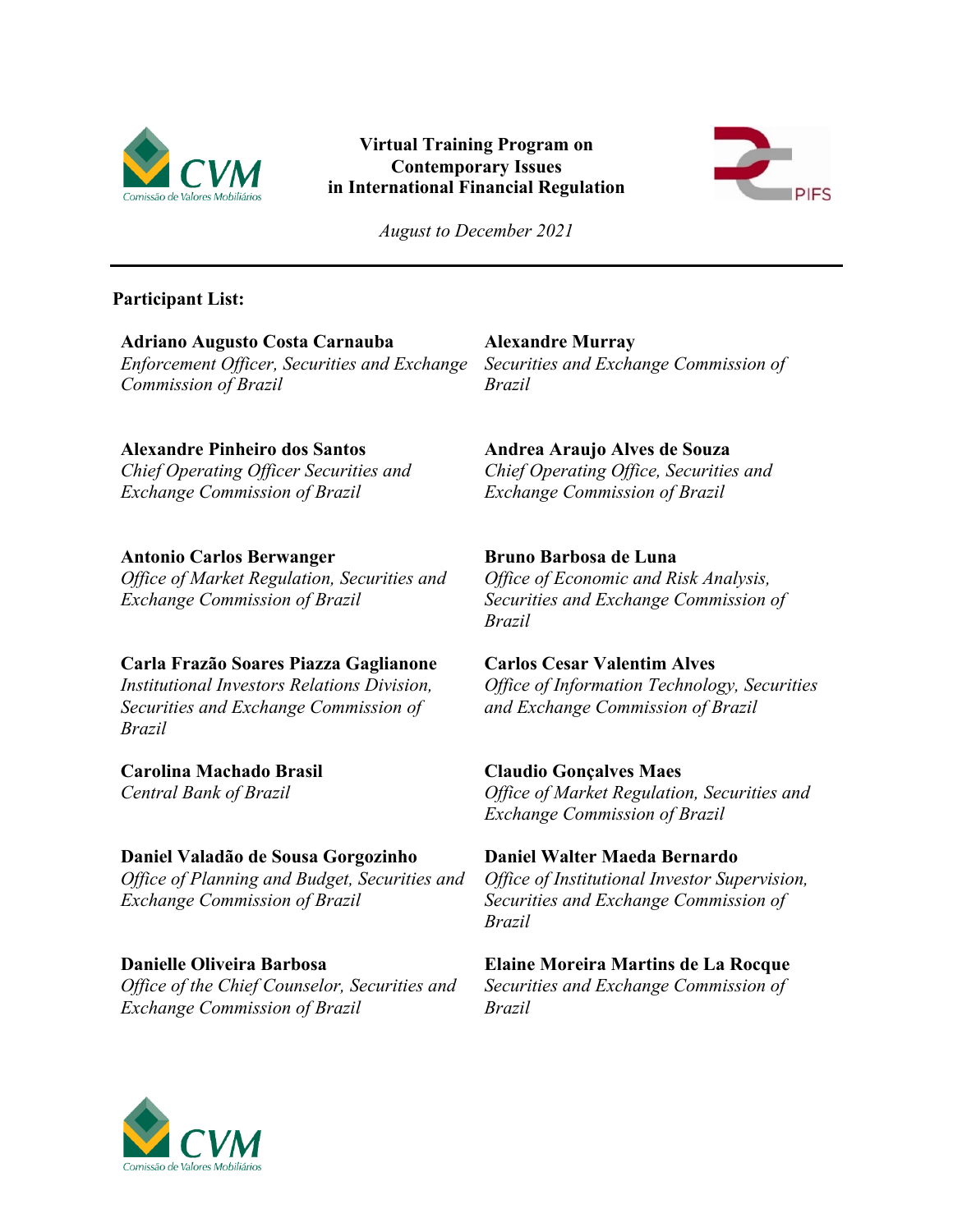#### **Virtual Training Program on Contemporary Issues in International Financial Regulation**



*August to December 2021*

# **Erica Bahiense**

*Chief Operating Officer, Securities and Exchange Commission of Brazil*

# **Fernando Lucchesi**

*Office of Public Company Supervision, Securities and Exchange Commission of Brazil*

### **Guilherme Azevedo Da Silva**

*Office of On-Site Inspections, Securities and Exchange Commission of Brazil*

#### **Jorge Alexandre Casara**

*Office of On-Site Inspections, Securities and Exchange Commission of Brazil*

### **Juliana Moraes De Souza**

*Office of Market Regulation, Securities and Exchange Commission of Brazil*

### **Luis Miguel R Sono**

*Office of Securities Registration, Securities and Exchange Commission of Brazil*

### **Marcos Galileu Lorena Dutra**

*Office of Market Surveillance, Securities and Exchange Commission of Brazil*

### **Fabio Pinto Coelho**

*Office of Planning and Budget, Securities and Exchange Commission of Brazil*

### **Francisco José Bastos Santos**

*Office of Market Surveillance, Securities and Exchange Commission of Brazil*

# **Gustavo Gori Maia**

*Office of Information Technology, Securities and Exchange Commission of Brazil*

#### **José Alexandre Cavalcanti Vasco**

*Office of Investor Protection and Assistance, Securities and Exchange Commission of Brazil*

#### **Luciana Najan Silva da Cruz**

*Office of Securities Registration, Securities and Exchange Commission of Brazil*

#### **Marco Antonio Velloso de Sousa**

*Office of Institutional Investor Supervision, Securities and Exchange Commission of Brazil*

### **Marcus Vinicius de Carvalho**

*Central Bank of Brazil*